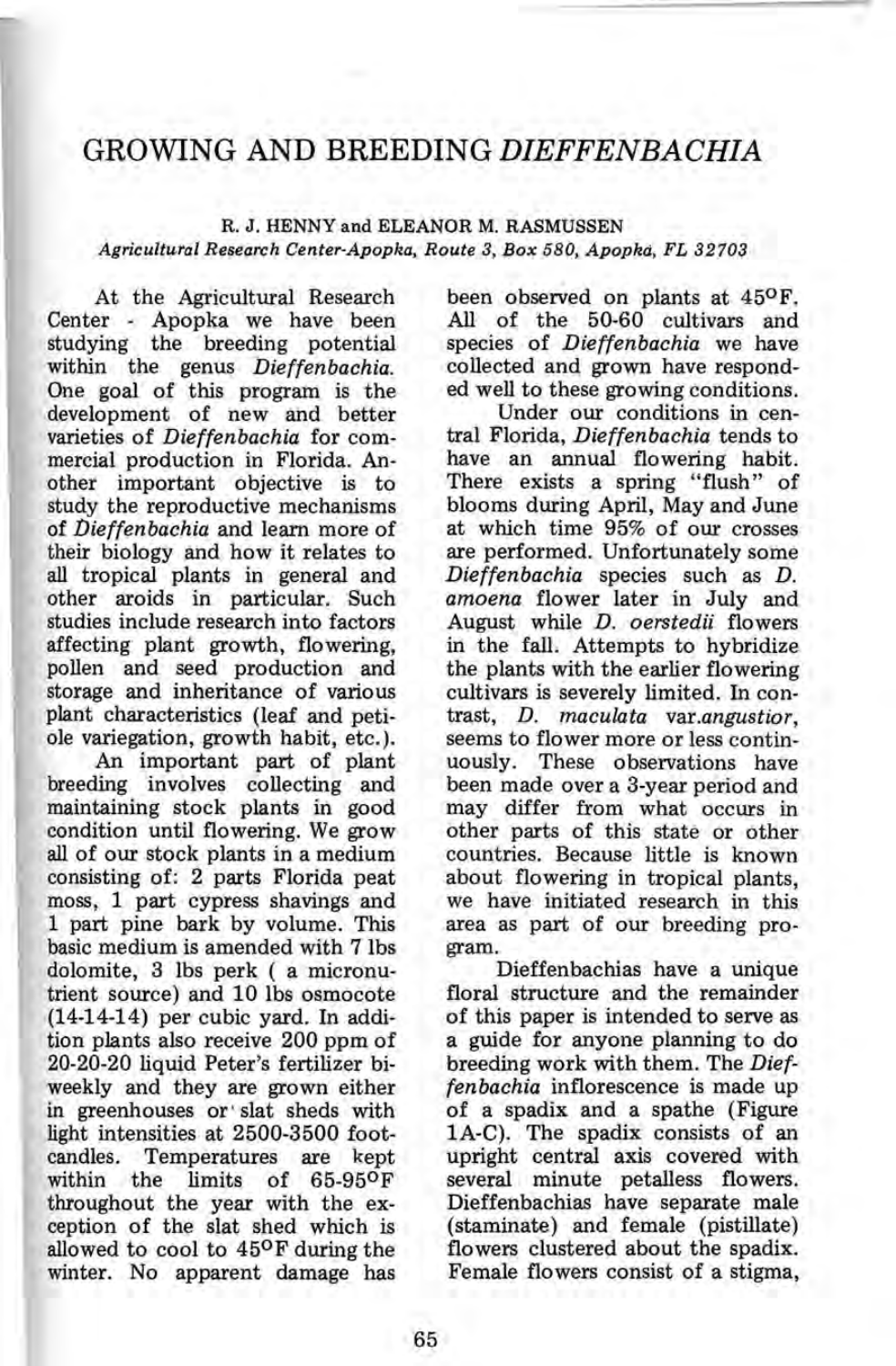

Figure 1. *Dieffenbachia maculata* 'Perfection' inflorescences. A. **Bud** stage; B. at anthesis (the day of flowering opening); C. with spathe cut away to show basal female flowers with staminodia.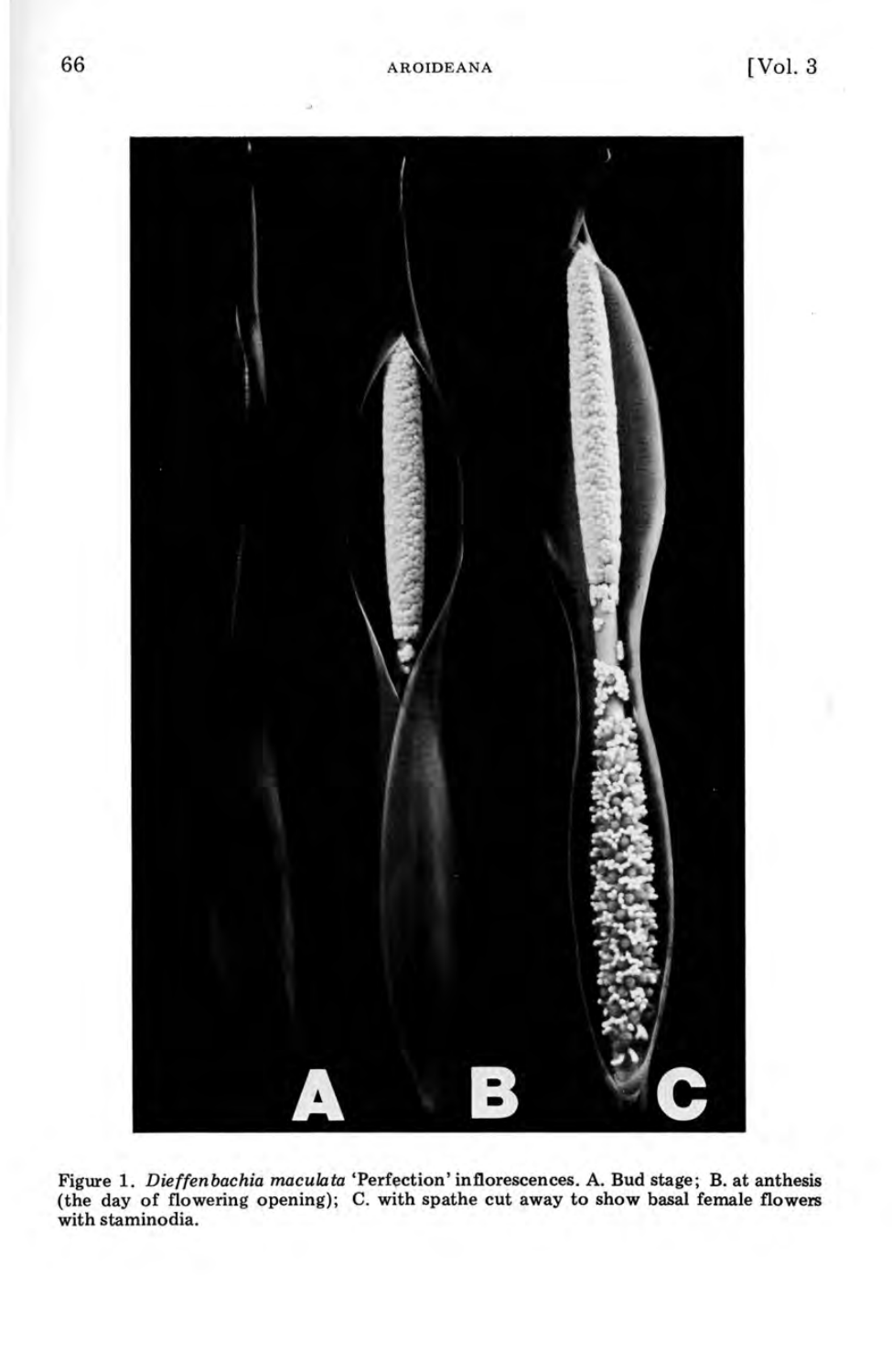

Figure 2. (left) Male (staminate) portion of *Dieffenbachia maculata* 'Perfection' inflorescence with pollen visible. Figure 3. (right) Camel hair brush used to pollinate female (pistillate) flowers of *D. maculata* 'Perfection.' The white structures  $(\rightarrow)$  are staminodia and are not involved in pollination.

style and ovary while the male flowers are made of the anther and filament and produce pollen. A pollination involves the transfer of pollen from selected male flowers to the stigmas of the selected female

In a *Dieffenbachia* inflorescence male flowers are grouped on the upper half of the spadix and female flowers on the basal half (Figure  $1C$ ). The spathe covers the spadix until anthesis (the day of flower opening) when it unfurls and exposes the male portion of the spadix (Figure IB). Whenever possible the inflorescence should be pollinated the same day as the spathe unfurls. Usually the spathe unfurls during the night, so flowering plants should be checked each